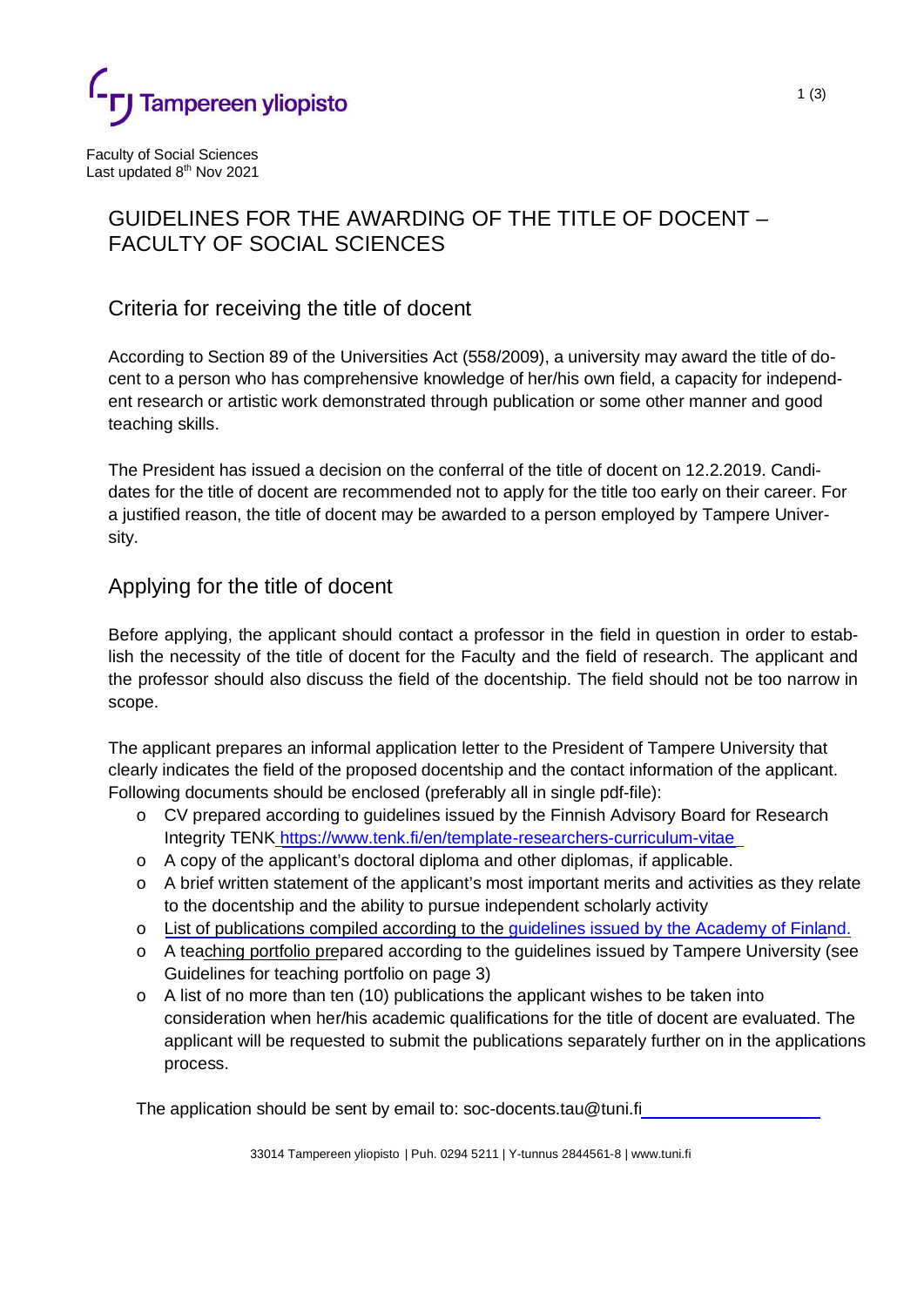

Faculty of Social Sciences

#### Awarding of the title of docent

The Scientific Committee at the Faculty of Social Sciences is tasked with considering and processing the applications for the title of docent. The Committee asks the professor of the field in question a statement where the expediency, importance and support for the field's education and research is established. The professor should also make a proposal on at least two experts who will evaluate the application.

If the Scientific Committee finds the title of docent expedient and that the applicant fulfils the criteria for the title of docent, the Faculty obtains statements on the applicant's scholarly merits from two internationally distinguished experts. Stipulations on the disqualification of experts are included in Section 28 of the Administrative Procedure Act (434/2003). Based on said Act, the applicant is reserved the right to notify the Faculty of the disqualification of an expert.

The teaching and instructional skills of the applicants will be evaluated.

The Scientific Committee evaluates, on the basis of the application, the expert evaluations and evaluation of the teaching and skills, whether the applicant has the required scientific competence and good teaching skills, and makes a proposal to the Dean on awarding the title of docent.

The President awards the title of docent upon the recommendation of the Provost.

The Faculty Council will be notified of the new docentship.

Inquiries:

Sami Pirkola, Professor, Vice dean for research, Chair of the scientific committee, Tel: +358 50 318 7267, [sami.pirkola@tuni.fi](mailto:sami.pirkola@tuni.fi) Special Advisor Heli Pis[pa, Tel: +358 50 520292](mailto:paula.jarvenpaa@tuni.fi)6 and Research Specialist Maija Ojala-Fulwood, Tel: +358 50 4733265, [soc-docents.tau@tuni.fi](mailto:soc-docents.tau@tuni.fi)